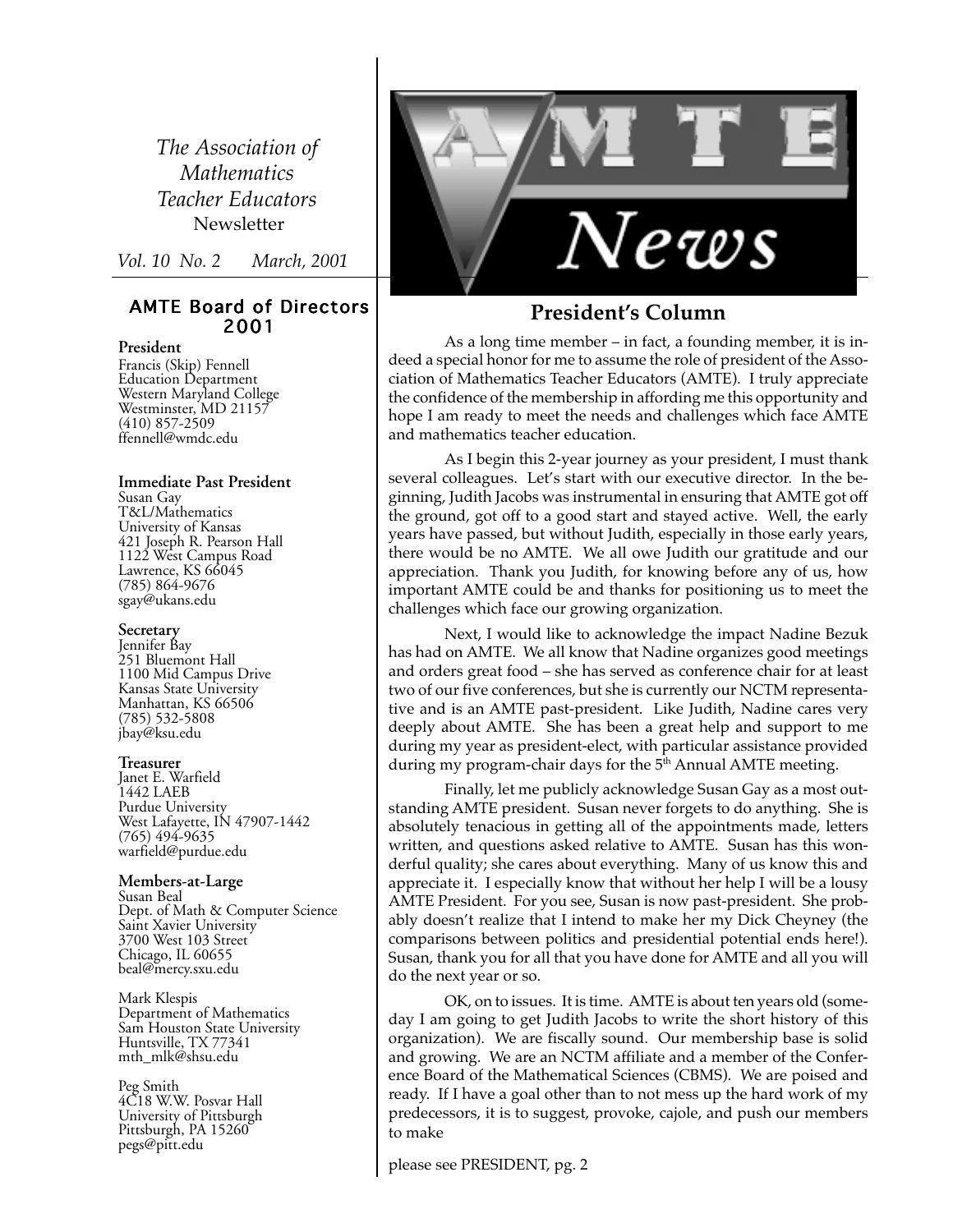### **PRESIDENT**

a difference in mathematics teacher education – locally, regionally, nationally, and internationally. AMTE-ers should be at the forefront of research and writing initiatives in mathematics teacher education at the preservice and staff development levels. AMTE should control the teacher education sessions at all NCTM regional conferences as well as the NCTM Annual Meeting. AMTE-ers should regularly serve as panelists for National Science Foundation supported projects in teacher enhancement and should be writing such proposals. We should be informing NCATE, TEAC, and state accreditation bodies as to the appropriate mathematics content and pedagogy for teachers. AMTE members are discussing avenues for the development of regular departments (in mathematics education) for the NCTM journals. I could go on and on here, but the point is we must be more active – at every level. Shouldn't AMTE respond to the CBMS's forthcoming manuscript on the mathematics background of teachers by presenting what should occur in the typical one mathematics education course in the background of the preservice mathematics teacher? Think about getting involved. Not just in AMTE and we want and need your involvement (by the way, if you want to serve on a committee, help with our conference, whatever, send me an e-mail), but in arenas close to home, your region, nationally, and beyond.

Let me close by thanking anyone connected with our  $5<sup>th</sup>$  Annual Conference for all of your hard work. Our conference attendance was the best ever. The quality of the presentations was exceptional and as I have come to find out, the quality of the food was also appreciated as a very important conference component. So, thanks to Nadine and all of her helpers. Thanks to my program committee. Thanks to Joe Garofalo for the technology room and the potential his technology grant provides our organization, and thanks to anyone who played any role in the conference – this includes staff support, committee members, speakers, attendees and others. This was our first joint meeting with AETS and several of you liked the potential for such a combined meeting. We may do this again.

In closing, thanks for your support. Get involved. Let people know about the importance of mathematics teacher education and AMTE – everyday.

Francis (Skip) Fennell President

.

The School Science and Mathematics Association's [SSMA] 100th Anniversary and Annual Conference will be held at the DoubleTree Guest Suites and Esplanade Conference Center in Downer's Grove, IL (just outside Chicago) on November 1-3, 2001.

The conference theme for 2001 will be "Celebrating the Past, Present, and Future of Science and Mathematics Education."

This is an historic occasion for the SSMA. All members are urged to attend the conference and to participate as presenters.

The conference theme and format will allow us to explore the rich history of accomplishments in science, mathematics, and technology education, to examine our current efforts and issues, and to expand our thinking about possibilities for the next century.

Please put this important event on your calendar and advertise the conference to colleagues in your area.

Conference speaker proposal forms are available from Susan Westbrook at <susanwestbrook@mindspring.com>. The deadline for proposals is April 15, 2001.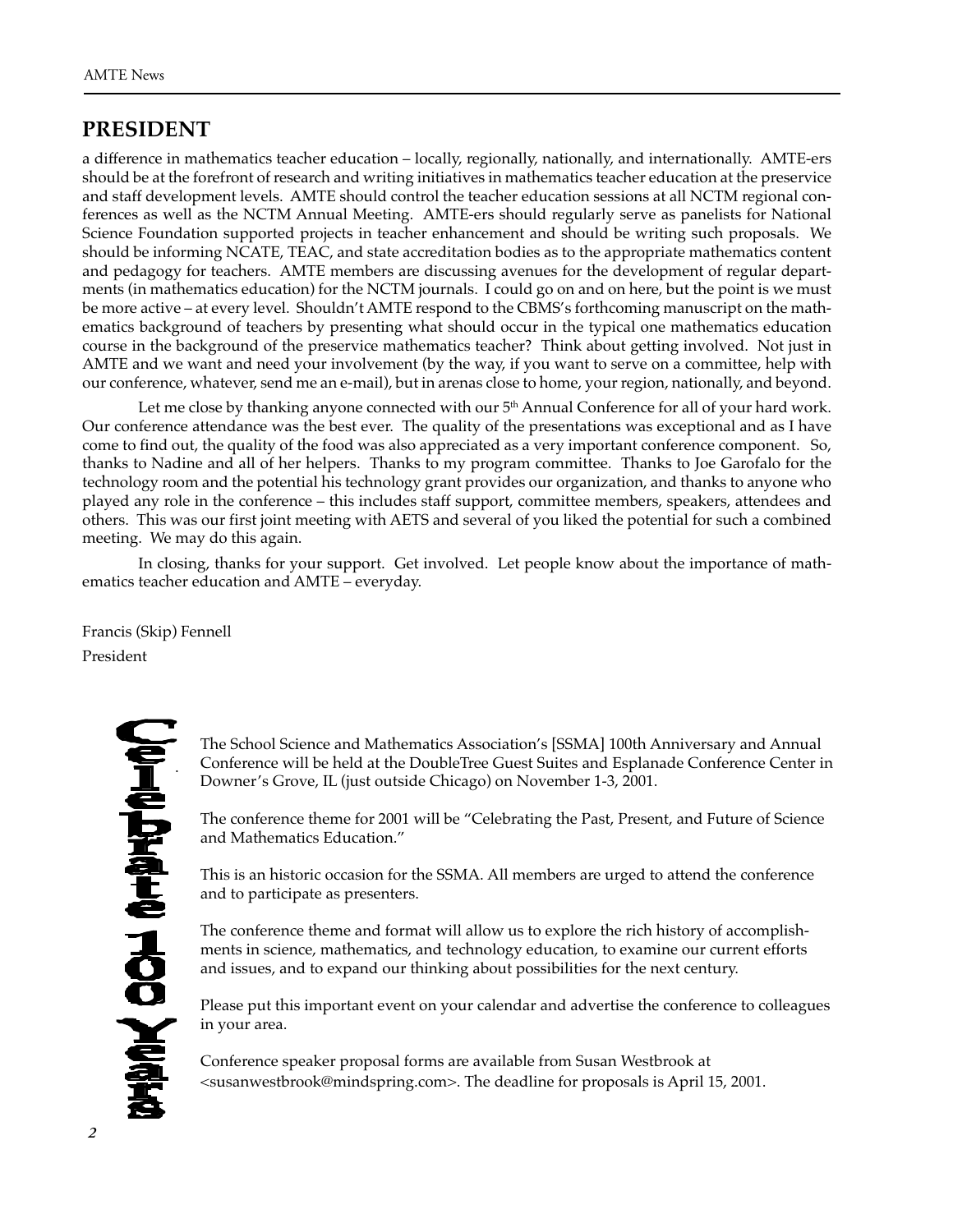## **AMTE Announcements**

### *AMTE Technology Taskforce*

AMTE has formed a technology taskforce that is investigating ideas for future training for AMTE members in the use of technology in teacher preparation. Additional grant funds are available for use by AMTE through a grant received by the University of Virginia. The taskforce is chaired by David Pugalee, University of North Carolina at Charlotte. Other members of the taskforce are: Donna Berlin, Ohio State University; Carol Fry Bohlin, California State University at Fresno; Elaine Carbone, Clarion University of Pennsylvania; Jeff Frykholm, University of Colorado; Joe Garofalo, University of Virginia; Amy McDuffie, Washington State University, Tri-Cities; and Rose Zbiek, University of Iowa.

Look for information from the taskforce at future meetings, on the website, and in future issues of the newsletter.

### *AMTE at NCTM Orlando*

During the Annual Meeting of the National Council of Teachers of Mathematics in Orlando, FL in April, join other members of AMTE at a reception to hear an update on the association's activities. The meeting will be held on Thursday, April 5, from 5:30 - 7:00 p.m. in Salon 12 in the Rosen Centre Hotel.

### *Election Results*

Congratulations to the following who were elected to the AMTE Board of Directors:

Secretary

Jennifer Bay, Kansas State University

Members-at-Large

Mark Klespis, Sam Houston State University Margaret (Peg ) Smith, University of Pittsburgh

### *Membership Information – 2/21/01*

There are 707 current members. The table below shows the number whose membership expires in the indicated year. The number of people who have paid dues early accounts for part of the difference between the income and expenses on the cash flow report.

| 2001 | 342 |
|------|-----|
| 2002 | 251 |
| 2003 | 92  |
| 2004 | 18  |
| 2005 | 3   |
| 2006 | 1   |
|      |     |

Please help your organization grow. Encourage your colleagues to join the number one voice in mathematics teacher education.

### 12345678901234567890123456789012123456789012345678901234567890121234567890123456789012345 *The Association of Mathematics Teacher Educators Newsletter*

| <b>AMTE</b> Headquarters             | <b>AMTE News</b>          |
|--------------------------------------|---------------------------|
| c/o CEEMaST                          | Bob Wolffe, Editor        |
| Cal Poly Pomona                      | <b>Bradley University</b> |
| Judith E. Jacobs, Executive Director | 1501 West Bradley Avenue  |
| 3801 West Temple                     | Peoria, IL 61625          |
| Pomona, CA 91768                     | $(309)$ 677-2520          |
| $(909)$ 869-4063                     | rjwolffe@bradley.edu      |
| http://www.amte.net                  |                           |
| jejacobs@csupomona.edu               |                           |

12345678901234567890123456789012123456789012345678901234567890121234567890123456789012345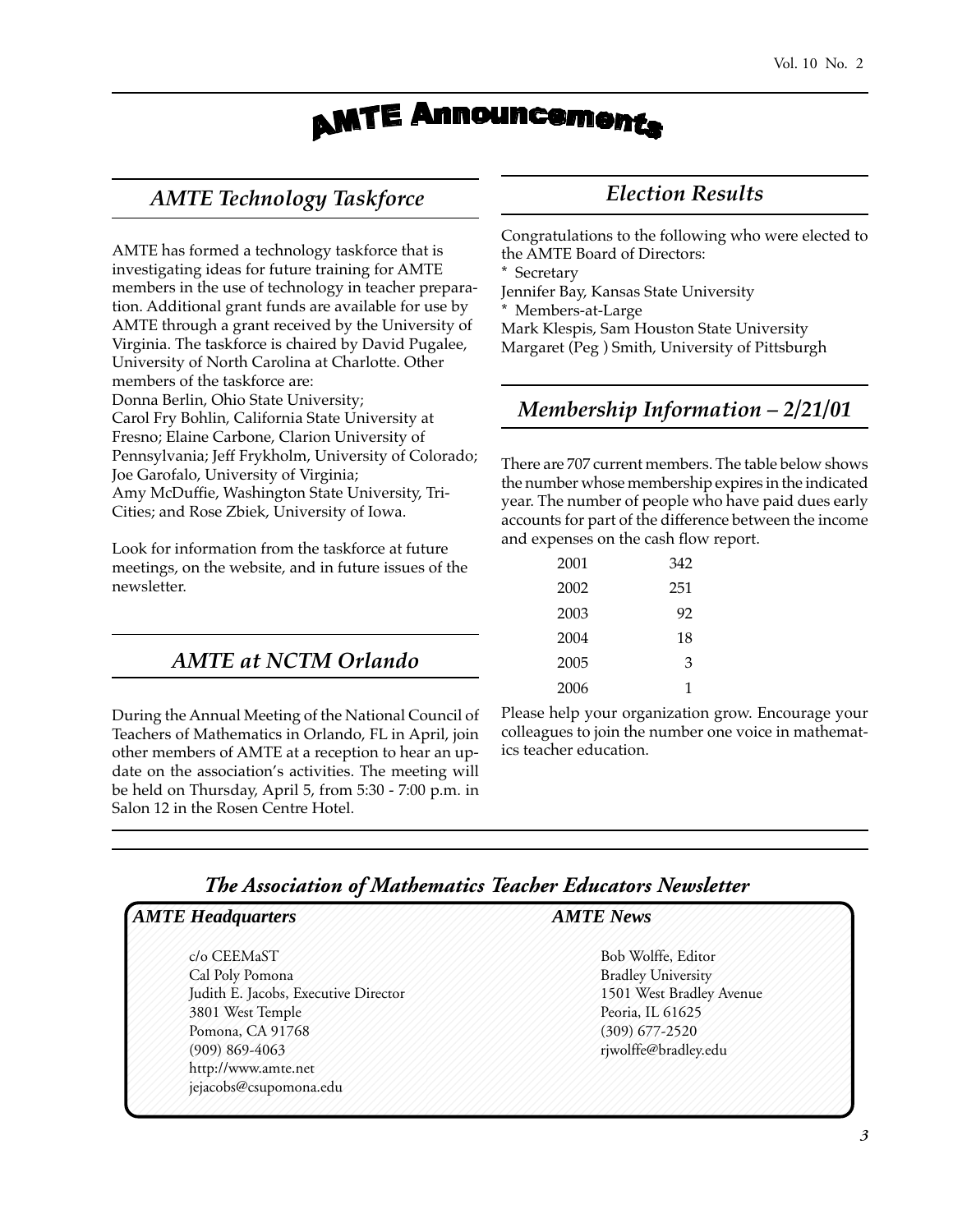### Report on the AMTE Fifth Annual Conference: Costa Mesa, California, 18-20 January 2001

It was a wonderful conference in Costa Mesa. The weather was perfect, especially for someone who had left Ohio behind. We had meals on the patio – in January. Gourmet meals to be exact. It seems I always have to mention the meals at these conferences. The meals are part of the networking that is accomplished at the conference so we should have delicious food as we network. I have strengthened more relationships and met more people over the meals at AMTE than almost any other professional function.

The program was put together brilliantly by Francis (Skip) Fennell. He reports, that given the overwhelming number of proposals and relative space limitations, many high quality proposals could not be selected. We are committed to keeping our program full of time for colleagues to meet between sessions or to continue conversations with presenters. There were a variety of sessions around our foci of school partnerships, field experiences, mathematics and science education, international efforts, and technology. The mathematics and science education focus was to celebrate having the conference in conjunction with AETS (Association for the Education of Teachers of Science). There were also sessions on problem solving, integrated mathematics with science and technology, measurement, and doctoral programs in mathematics education as well as sessions where one could learn more about Geometer's Sketchpad or changing the mathematics culture of a school. The latter was presented by CEEMaST folks and a school with whom they are working. Even the janitor of the building put mathematical sayings on his door.

The Browsing Room was available again for the attendees to look over books and other instructional aids. After the business meeting, these items were distributed to the attendees. There was also a technology room supported with funds from the National Technology Leadership Initiative.

All who came to the conference report that there was something of interest for everyone, whether they wanted to concentrate on technology or talk to someone about relationships with schools. They could visit science sessions of AETS or learn more about integrating mathematics and science. For mathematics teacher educators, it was simply one of the best conferences they could have attended in the world.

Submitted by, Linda JC Taylor, Secretary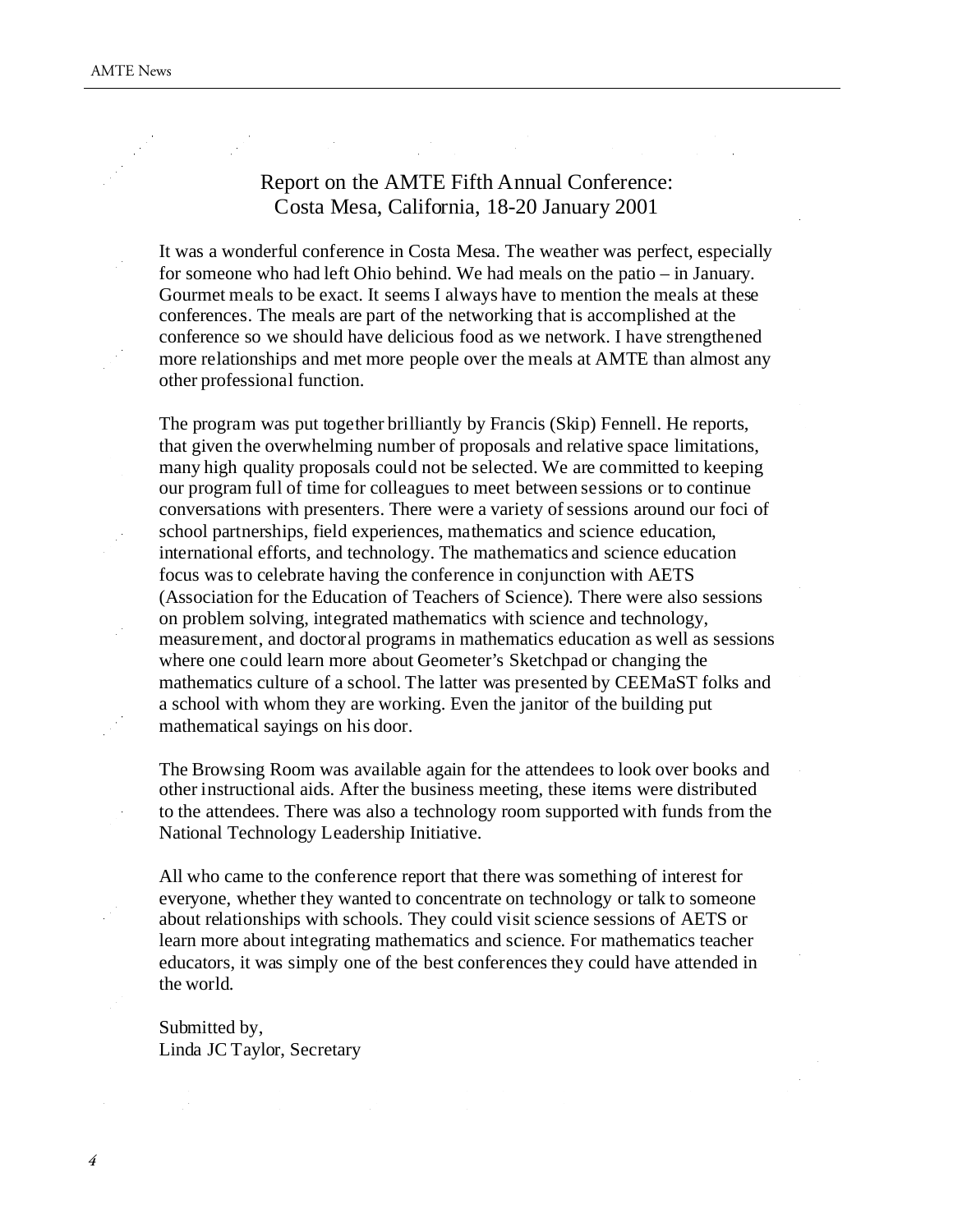# **BUSINESS MEETING Summary Report**

### **COSTA MESA, CA 20 JANUARY, 2001**

### **Welcome: Susan Gay**

Meeting was called to order by the president, Susan Gay, at 2:25 p.m. PST.

#### **Approval of Minutes of February 2000 business meeting: Linda Taylor**

Susan Beal moved that we accept the minutes of the February 2000 business meeting. Hank Kepner seconded. The motion carried.

#### **Treasurer's Report: Janet Warfield**

From the conference in Charlotte we had a net of \$3058.82. Attendance at the 2001 conference was 185. We do not have a balance to report at this time. Income for the past year was \$68,660.58, outflow was \$48,077.80 for an net total of \$20,582.78 (some of the funds are to go to Kluwer and some for conference expenses that have not yet been billed). Our net worth at the end of 2000 was \$62,878.68.

Judith Jacobs moved that we accept the treasurer's report. DeAnn Huinker seconded the motion. The motion carried.

#### **JMTE subscription through AMTE: Janet Warfield**

Janet explained the reason that there has been poor service for the subscriptions purchased by members through AMTE. Kluwer is also sending an offer for a 40% discount for a new book by Thomas Cooney. The Board and Kluwer apologize for the frustration but the face-to-face meeting with their representative today helped.

#### **Texas Instruments' offer to AMTE members Susan Gay**

There is an announcement in the mail today to your home addresses for an offer from TI. Lenda Hill is our contact in their office.

#### **Committee Reports**

#### **Membership; Tad Watanabe & Andrea Prejean**

A survey of the membership has been developed (asking about the website, the journal, the conference, or other services they would like). The committee is waiting on further instructions.

#### **Constitution and Bylaws; Vena Long**

Proposed changes to the constitution centered around the NCTM representative. The committee suggested that it needed to be added to the list of elected officers (Article 5, Section 1, Officers). There are similar changes in Section 7.1, and Article VII, Section 2, Elections. The committee recommended that the NCTM representative be elected with president-elect and treasurer. The recommendation from the committee was to mail a ballot in the March Newsletter. A discussion of this recommendation followed. The motion was to follow the recommendation of the committee. The vote of raised hands results were: Ayes 13 and Nays 16. Susan Gay thanked the committee for looking at this issue and the members for their consideration.

#### **Electronic Communications; Greg Chamblee & Skip Fennell**

The new address for AMTE is <www.amte.net>. A new discussion list is ready to go and the directions will be in the next newsletter. We have monitors, and Tad will oversee the everyday operations of the listserv. Other monitors are Ron Ward, Marty Lincoln, and Tom Bassarear. Greg is stepping down as chair of the committee, but he will continue as a member and will help in the transition. Skip acknowledged the work Greg has done as the chair.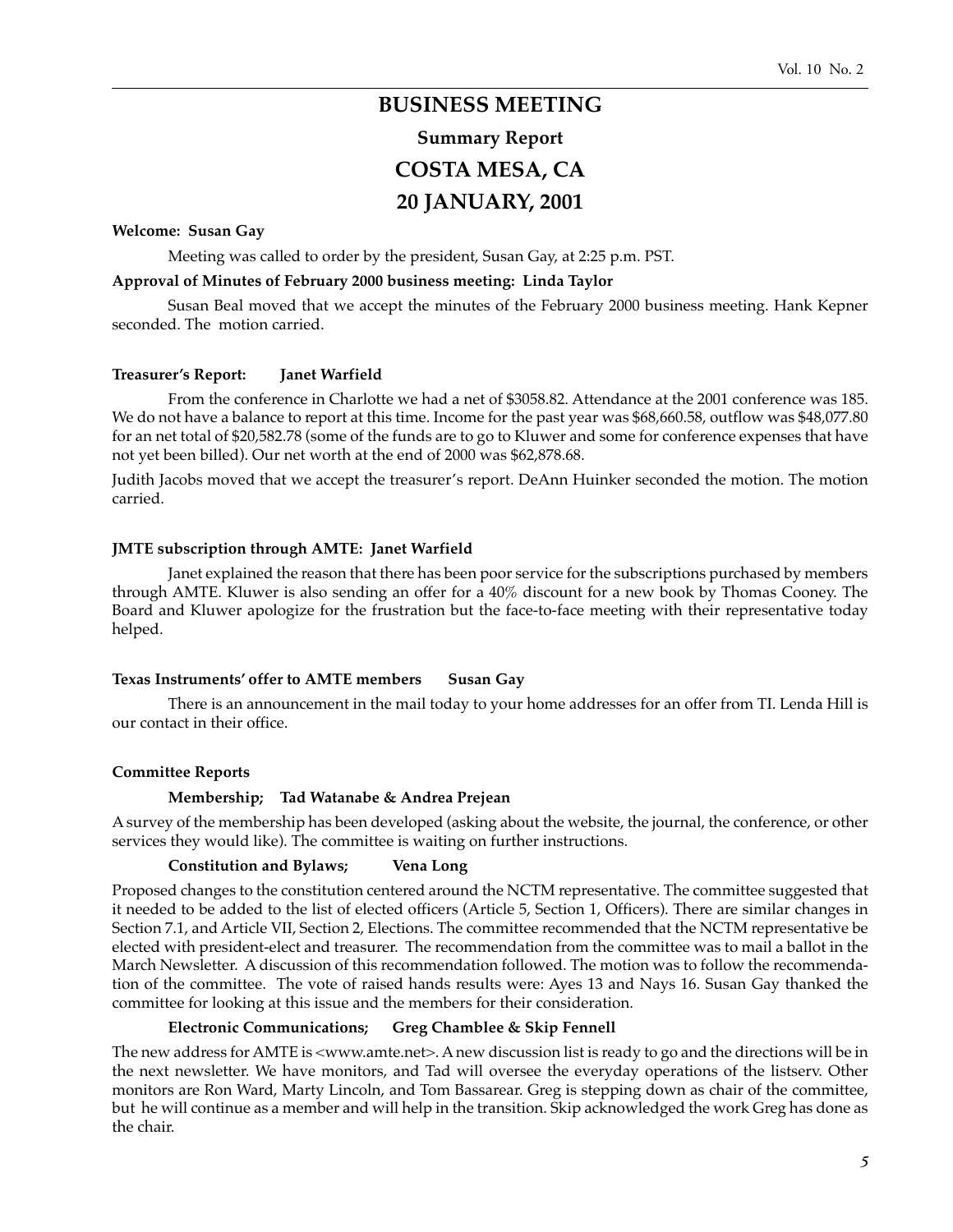#### **Related Conferences Susan Beal & David Pugalee**

There will be five AMTE-sponsored sessions in Orlando. The AMTE meeting and reception will be in Salon 12 on Thursday evening. We need to begin considering submitting proposals for Las Vegas. Go to the NCTM website and follow their directions and then send an email copy to David at dkpugale@email.uncc.edu. His email is also on the handout about the sessions. There are fewer rooms in Las Vegas so we may not have as many sessions.

#### **Nominations and Election Susan Gay**

The results of the election are: Jennifer Bay, secretary, Mark Klespis, Member-at-Large, and Peg Smith, Memberat-Large.

#### **2002 AMTE conference January 24-26, San Antonio, TX: Susan Gay & Mark Klespis**

The call for proposals is in the program of this meeting. The form will also be on the website and in the next newsletter.

#### **2003 AMTE conference (location in southeastern USA): Susan Gay**

The Board accepted Greg Chamblee's proposal for the 2003 AMTE conference to be near Atlanta. We have Site Services looking for a hotel.

#### **AMTE's role with the National Technology Leadership Initiative: Tad Watanabe & Mark Klespis**

We had a computer room this year for the first time. It is a result of our association with NTLI. We will have this again next year and you can use it for your presentation if needed. CITE is an online free journal - one section is under our direction with Mark Klespis and Christine Browning serving as our editors. The web address for this peer-reviewed journal is <www.citejournal.org> to contact Mark or Christine.

#### **CBMS activities: Susan Gay & Skip Fennell**

Our membership in CBMS has put us at the same table as other professional societies of mathematicians and mathematics educators. CBMS had funding for a survey sent to a sample of mathematics departments and part of that survey concerned mathematics courses for preservice elementary teachers. We would like to purchase a copy of the forthcoming Mathematical Education of Teachers Project report for all our members. As a CBMS member, AMTE receives a discount on the purchase of publications. There will be a big rollout, but the date has not been set.

#### **2001 AMTE Conference Acknowledgments: Susan Gay**

Skip was thanked for chairing the program committee. We received 103 proposals and we netted 60 speakers, plus the presessions and Bob Reys' session. Many high quality proposals could not be selected, which shows the quality of our program. Tom Bassarear was a big help. Joe Garafalo helped with technology sessions and Tom Rowand and Anna Suarez helped make the tough decisions.

If you were a speaker, send proceedings to Linda Taylor at Linda.Taylor@uc.edu . Send the paper as an attachment, camera ready, since we will not be proofing. She has WordPerfect and Microsoft Word.

More thank yous for the conference, workers at the registration table, browsing room, etc.; they all helped the conference run smoothly Thanks Nadine for pulling them all together.

Nadine was complimented for her ability to continue to choose excellent menus. Her growing familiarity with hotels from planning our conferences has provided her a new found expertise which benefits AMTE greatly. She was needed in the negotiations with the hotel as well as with AETS.

#### Attendance set a record of 185.

#### **Recognition of outgoing Board members: Susan Gay**

In the past couple of years we have a better sense of our identity and our influence. For example, CBMS now contacts us. A lot of work has strengthened the internal structure to better meet the needs of the membership. Committee membership is stable. We've worked hard to maintain positive professional opportunities at the conferences. Specific recognition goes to two members leaving the Board. Linda Taylor has served three years as secretary; the pace of business is rapid and not easy to follow during meetings. Susan presented an award to Linda along with the appreciation of AMTE. Tad Watanabe is leaving after 4 years, but we have found something else for him to do for AMTE in the next year. In addition to other tasks, Tad has been the liaison to the Membership Committee ever since it started. Susan presented him an award along with the appreciation of AMTE.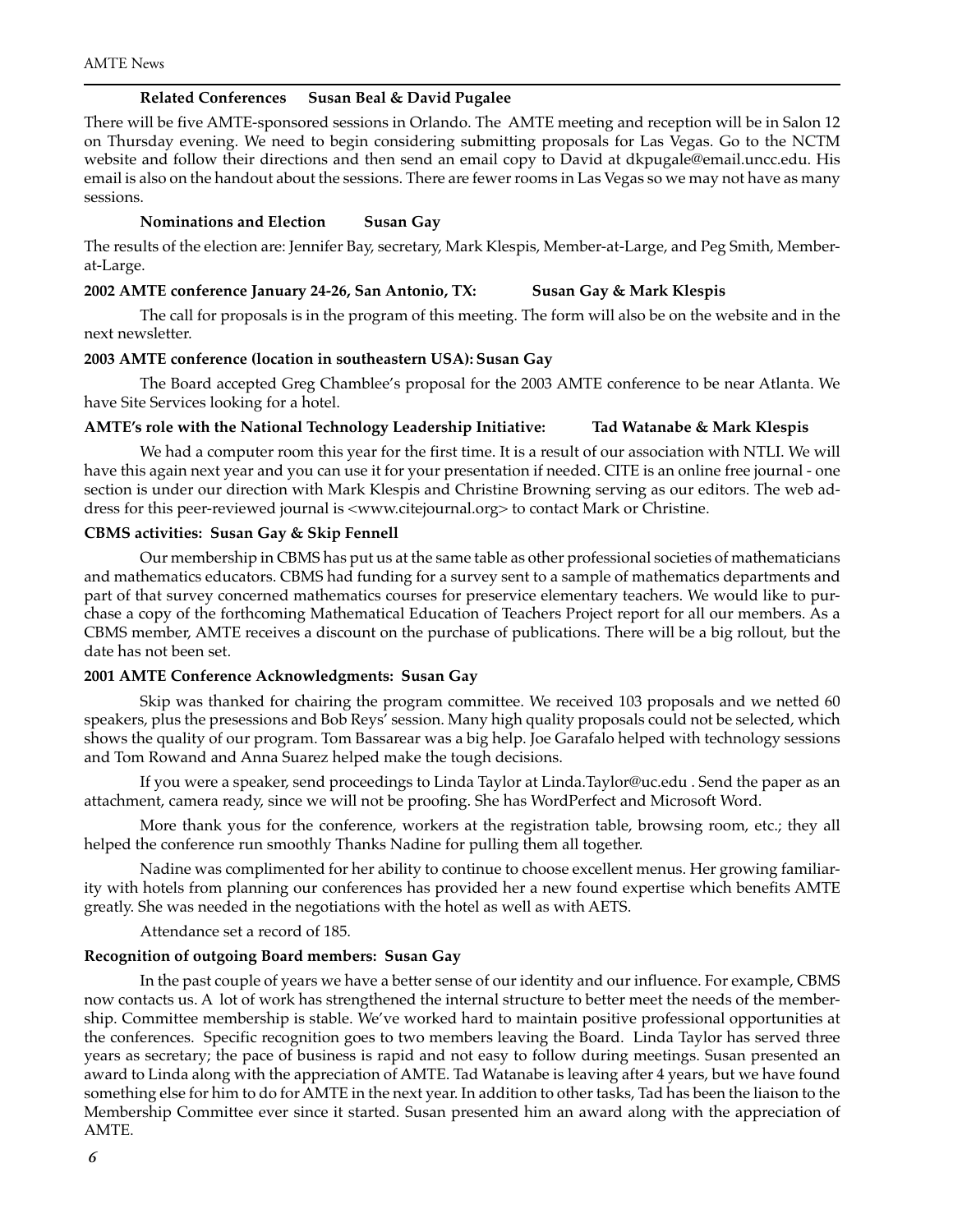#### **Recognition of new AMTE president: Susan Gay**

The organization is stronger than when we started, but it is going into good continuing care. Susan introduced new president Francis (Skip) Fennell.

Francis (Skip) Fennell acknowledged the outstanding and effective work of Susan Gay. We hope to continue to move forward. We want people to recognize us and maybe be wary of us. We hope to stretch our original goals. Thanks for your support and for a wonderful conference.

#### **Other Business**

Is there a way for people to choose to have the newsletter sent electronically? This entails a lot of work for the person in charge of the electronic version. We will investigate this idea.

This year's Nominations and Elections Committee will be chaired by Hank Kepner. Janet Caldwell is also a member of the committee. President-elect, member-at-Large, and treasurer are the officers to be elected. If you would like to serve on a committee, get in touch with Skip or any member of the board.

#### **Giveaway of Browsing Room materials Nadine Bezuk**

Nadine talked about some of the materials, followed by a drawing to give the materials to members present.

#### **Adjournment**

Meeting adjourned 3:40 p.m. PST.

# *From the Treasurer*

### **Cash Flow Report**

### **(1/1/00 - 12/31/00)**

#### **Inflows**

| 4,841.44  |
|-----------|
| 24,475.00 |
| 8,630.00  |
| 276.64    |
| 30,437.50 |
| 68,660.58 |
|           |
| 27,687.42 |
| 3,138.90  |
| 472.50    |
| 4.00      |
| 5,639.23  |
| 3,936.00  |
| 5,498.60  |
| 1,701.15  |
| 48,077.80 |
| 20,582.78 |
|           |

### **Update Concerns with JMTE Orders**

Orders for Volume 3 of the Journal of Mathematics Teacher Education that were received prior to August 25, 2000 were sent to Kluwer on that date. Kluwer had not printed enough copies of the issues in Volume 3 to get them sent out in a timely fashion. Because of this, orders for Volume 3 received after August 25, 2000 and for Volume 4 were not sent in right away. We now understand that people who ordered Volume 3 before August 25<sup>th</sup> have received their journals. The remaining orders were sent to Kluwer by February 26<sup>th</sup>. We've been assured that the journals will be sent to subscribers promptly. If you have questions or would like to order JMTE (\$48 for members), please contact Janet Warfield at:

> Purdue University 1442 Liberal Arts and Education Building West Lafayette, IN 47906-1442 765-494-9636 warfield@purdue.edu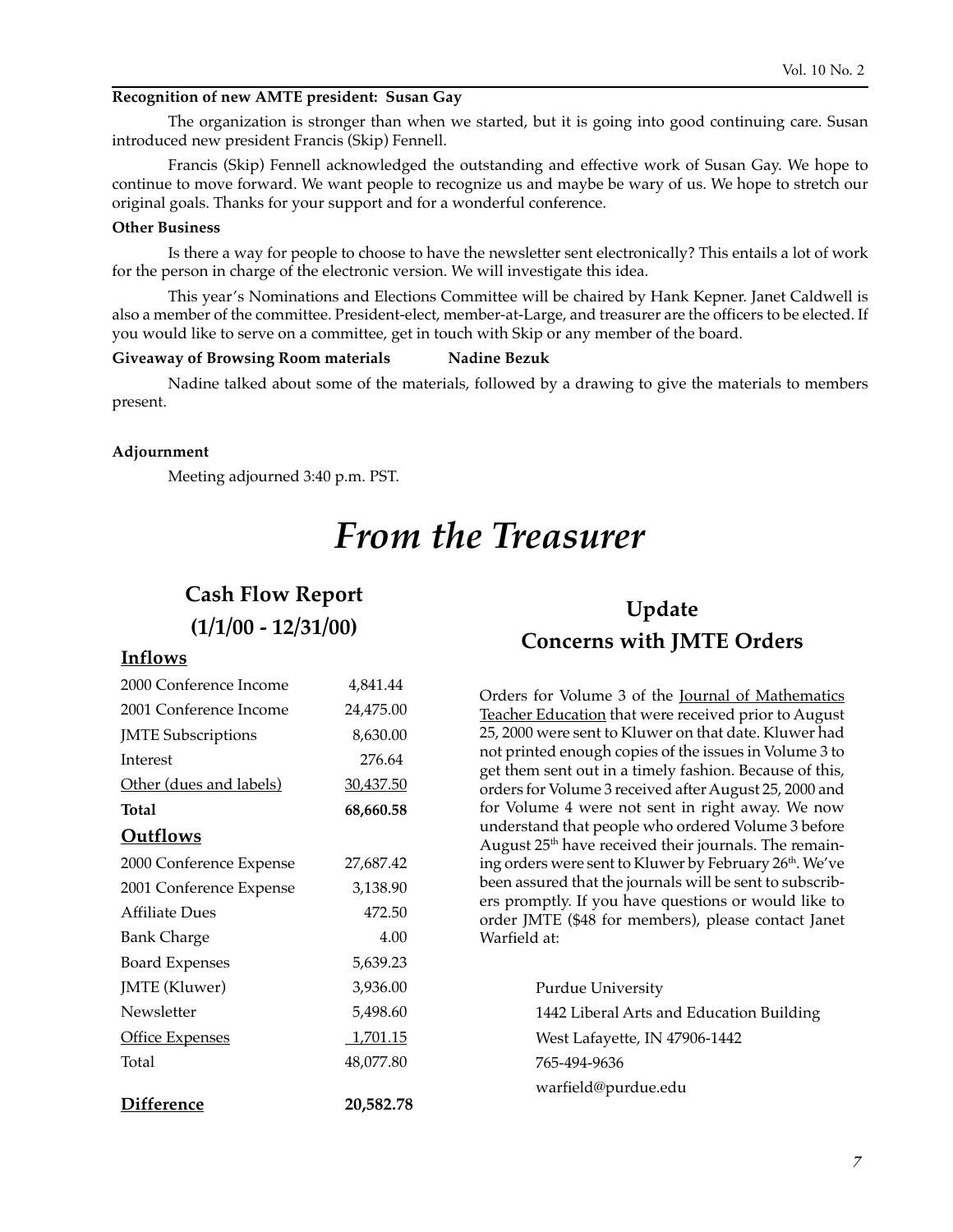### Call for Proposals

*Sixth Annual AMTE Conference*

*January 24-26, 2002 Doubletree Hotel, San Antonio, TX*

*Types of Sessions:*

*Thematic Presentation – Symposium — Panel Discussion — Working Group — Individual Session Time Frames: 20 minutes 60 minutes 120 minutes*

#### **Recommended Formats for Presentations**

The AMTE Board of Directors believes that the AMTE annual meeting should provide participants with an opportunity to examine and discuss current issues in mathematics teacher education and share related ideas and information. Therefore, all sessions must provide opportunities for the active participation of all attending. The details on how you will involve the participants must be included in your proposal.

#### *Format One: Thematic Presentation (60 minutes)*

Thematic presentations are designed to include one substantive presentation on a theme with two or three prepared critiques or responses. A total of at least 30 minutes must be allocated for participant interaction.

#### *Format Two: Symposium (60 minutes or 120 minutes)*

Symposia include several presentations focusing on the same issue from different perspectives, or on different but related aspects of an issue. A total of at least 30 minutes must be allocated for participant interaction.

#### *Format Three: Panel Discussion (60 minutes)*

Panel discussions are designed to formulate the salient points related to an issue of current concern to mathematics teacher educators. It is the moderator's responsibility to foster interaction among the panelists. A total of at least 30 minutes must be allocated for participant interaction.

#### *Format Four: Working Group (60 minutes or 120 minutes)*

Working group sessions are designed to permit significant interaction among session organizers and participants on a particular topic of interest. These proposals will be judged on three criteria: the poten tial interest of the topics to AMTE members, the ability of the organizers to formulate the outcomes from the session, and the potential of the proposed format to allow for significant interactions.

#### *Format Five: Individual Session (20 minutes)*

The program committee will group individual presentations into a symposium, if possible.

#### **Materials to Submit with a Proposal**

- *•* Completed Proposal Cover Sheet
- Formats 1-3: Provide a double-spaced, 500-word abstract that states the educational significance of the topic, summarizes each participant's presentation or focus, and describes the session's timetable.
- Format 4: Provide a 250-word description of the topic and examples of the questions the session will address. Include in the description a short statement of the leader(s)' qualifications to promote such discussion. Finally, describe how the session will be organized (question-oriented, short presentations and discussion, position statements), the desired outcomes of the session, and any requests for limiting participation.
- Format 5: Provide a 150-word description of the topic to be presented.
- On a separate sheet of paper, provide the name, mailing address, phone numbers, fax number, and email address of any other participants in the session.

#### **Limits on Participation:**

Each speaker will be permitted to appear on the program twice as a presenter. It will not be possible to participate as a speaker in more than two sessions.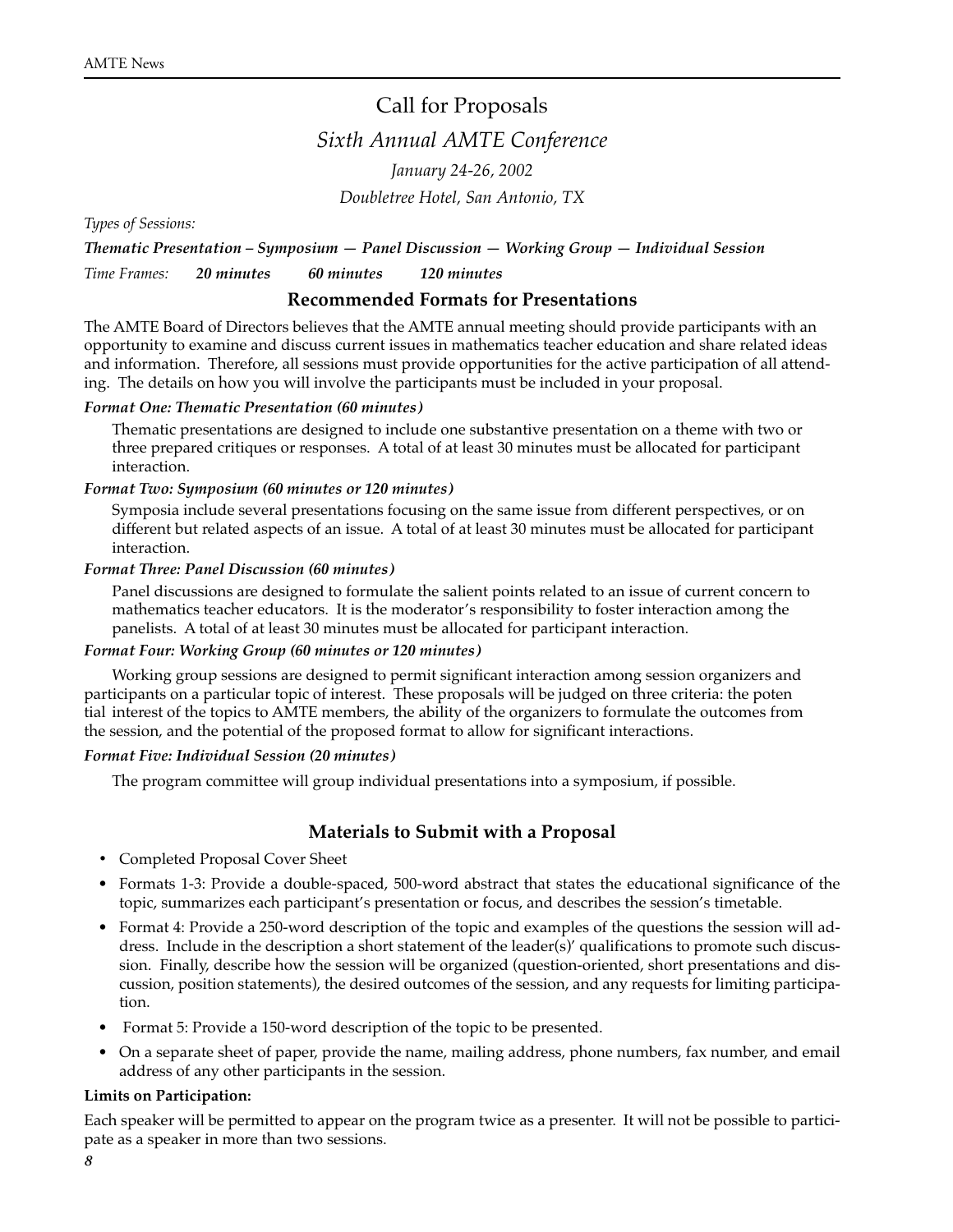## **Proposal Cover Sheet**

Sixth Annual AMTE Conference

*January 24-26, 2002*

*Doubletree Hotel, San Antonio, TX*

|                        | <u> 1989 - Johann Stoff, amerikansk politiker (d. 1989)</u><br>,我们也不能在这里的时候,我们也不能在这里的时候,我们也不能在这里的时候,我们也不能会在这里的时候,我们也不能会在这里的时候,我们也不能会在这里的时候,我们也不                                              |  |
|------------------------|----------------------------------------------------------------------------------------------------------------------------------------------------------------------------------------------|--|
|                        | Phone Numbers: Work: ___________________ Home: __________________________________                                                                                                            |  |
| <b>Type of Format:</b> |                                                                                                                                                                                              |  |
|                        | Please check one; see "Recommended Formats."                                                                                                                                                 |  |
|                        | [ ] Format 1: Thematic Presentation [ ] Format 3: Panel Discussion [ ] Format 5: Individual Session                                                                                          |  |
|                        | [ ] Format 2: Symposium [ ] Format 4: Working Group [ ] Other                                                                                                                                |  |
|                        | Select the one topic strand which best matches the content of your session.                                                                                                                  |  |
|                        | [ ] Field Experiences [ ] Technology [ ] Content Courses { ] Performance-Based Assessment<br>[] Recruitment/Retention [] Equity [] Methods Courses [] Implications of the new NCTM Standards |  |
|                        | Identify the presenters and indicate their roles (e.g., speaker, presider, discussant).                                                                                                      |  |
|                        | Please provide a 20-40 word description of the session for use in the program.                                                                                                               |  |

**I hereby certify that all presenters named have assured me of their willingness to participate.**

| Signature: | ----<br>alc |  |
|------------|-------------|--|
|            |             |  |

**Please attach the following materials: required abstract or description, and on a separate page provide the name, affiliation and position, mailing address, phone numbers, fax number, and e-mail address of any other participants in the session.**

**Proposals must be submitted electronically. Send your proposal as an email attachment that should be able to be opened by Microsoft Word. In your email message indicate the word processor and platform you used. Otherwise, you may send a disk with your proposal as a file. On the disk label, include your name and identify the word processor and platform you used.**

| Send to: | Vena M. Long                | vlong@utk.edu                  |  |
|----------|-----------------------------|--------------------------------|--|
|          | <b>College of Education</b> |                                |  |
|          | University of Tennessee     |                                |  |
|          | Knoxville, TN 37996         |                                |  |
|          |                             | 8 / // // // // // <i>4 AA</i> |  |

**Proposals must be received by June 1, 2001.**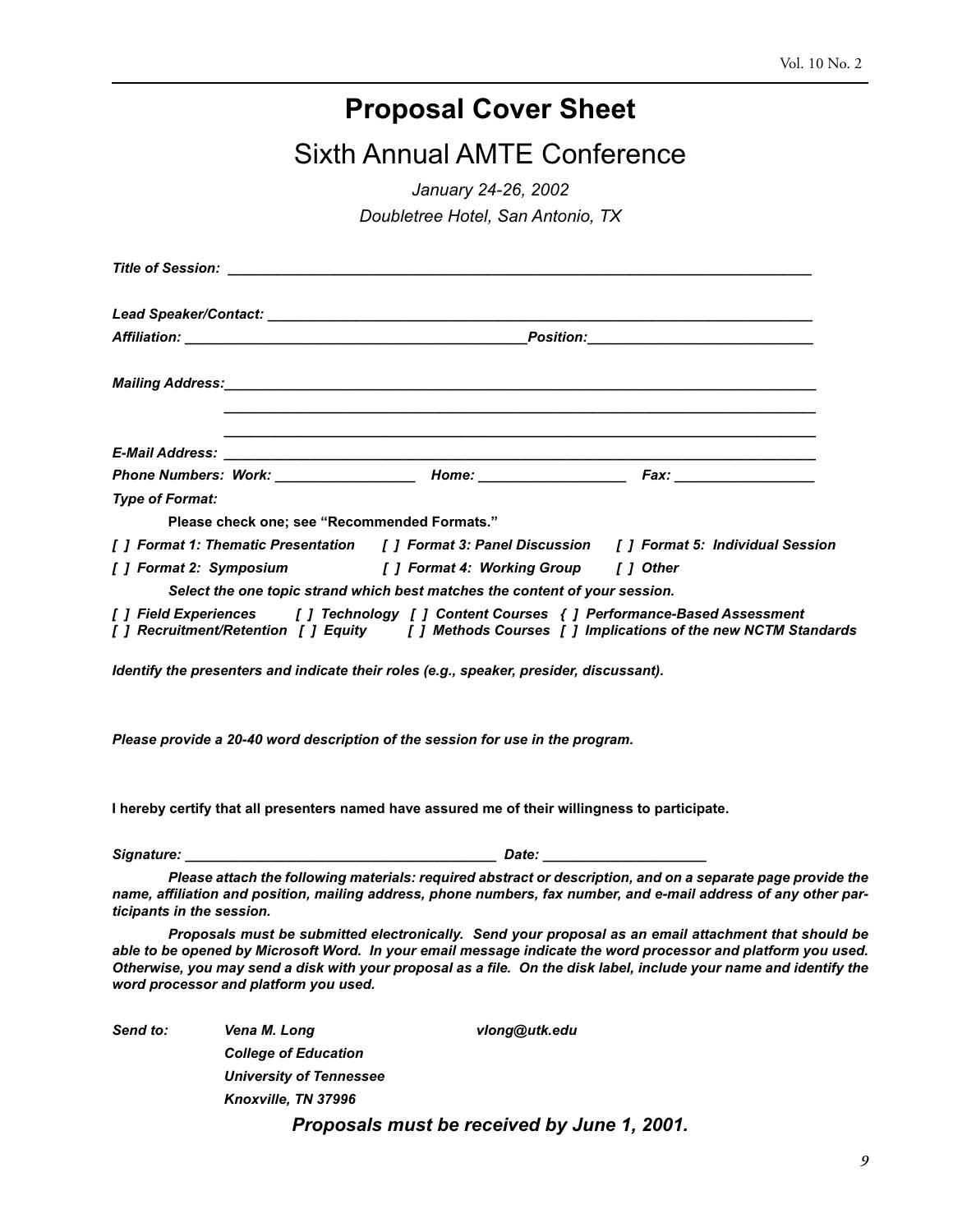# *Opportunities for AMTE Members*

### **CITE Contributors**

CITE is a free online journal. One section of this journal is managed by AMTE. Articles which integrate issues of mathematics teacher education with effective uses of technology are needed. If you have questions or an idea you would like to pursue, contact either of our section editors: Mark Klespis or Christine Browning <www.citejournal.org>. All articles are reviewed.

### **CITE Reviewers**

As articles are submitted, AMTE will need reviewers. Please notify either Mark Klespis or Christine Browning <www.citejournal.org> if you would like to be included on the list of potential reviewers.

### **Folio Reviewers**

The National Council of Teachers of Mathematics is a learned society responsible for reviewing folios submitted to the National Council for Accreditation of Teacher Education. The Board of AMTE believes our members should be involved in this important process. If you would be interested in being considered when folios need to be reviewed please contact Nadine Bezuk, our NCTM Representative, via email <nbezuk@mail.sdsu.edu>.

### **Nominations Needed**

Next Fall we elect three members to the Board - president-elect, treasurer, and one memberat-large. Now is the time to begin considering individuals you might want to nominate. Be sure to put yourself on the list of possible nominees. All nomination should be forwarded to Henry Kepner, chair of the Nominations Committee, via email <kepner@uwm.edu>.



Mark your calendars now for the *2002 AMTE Annual conference January 24-26 in San Antonio, Texas.*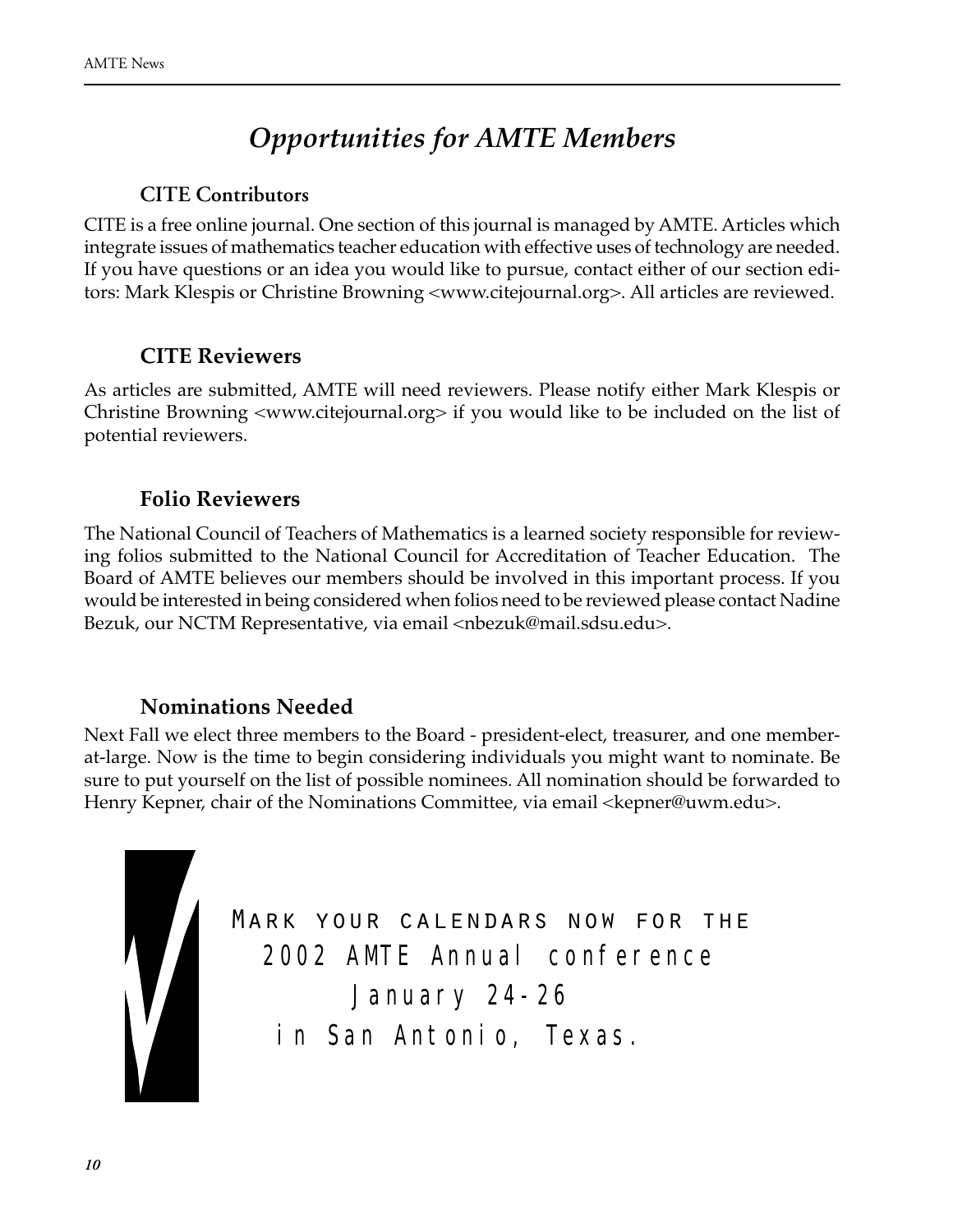

# *Dates To Remember*

**March 1st - New Committee Members Begin Terms June 1st - AMTE Conference Proposal Deadline October 1st - Board Nominations Due November 15th - Annual Conference Early Registration**

# *AMTE Email Address List*

**Are you receiving information from AMTE via email? If not, Janet Warfield needs your address. Please email Janet with an up-date at <warfield@purdue.edu> .**